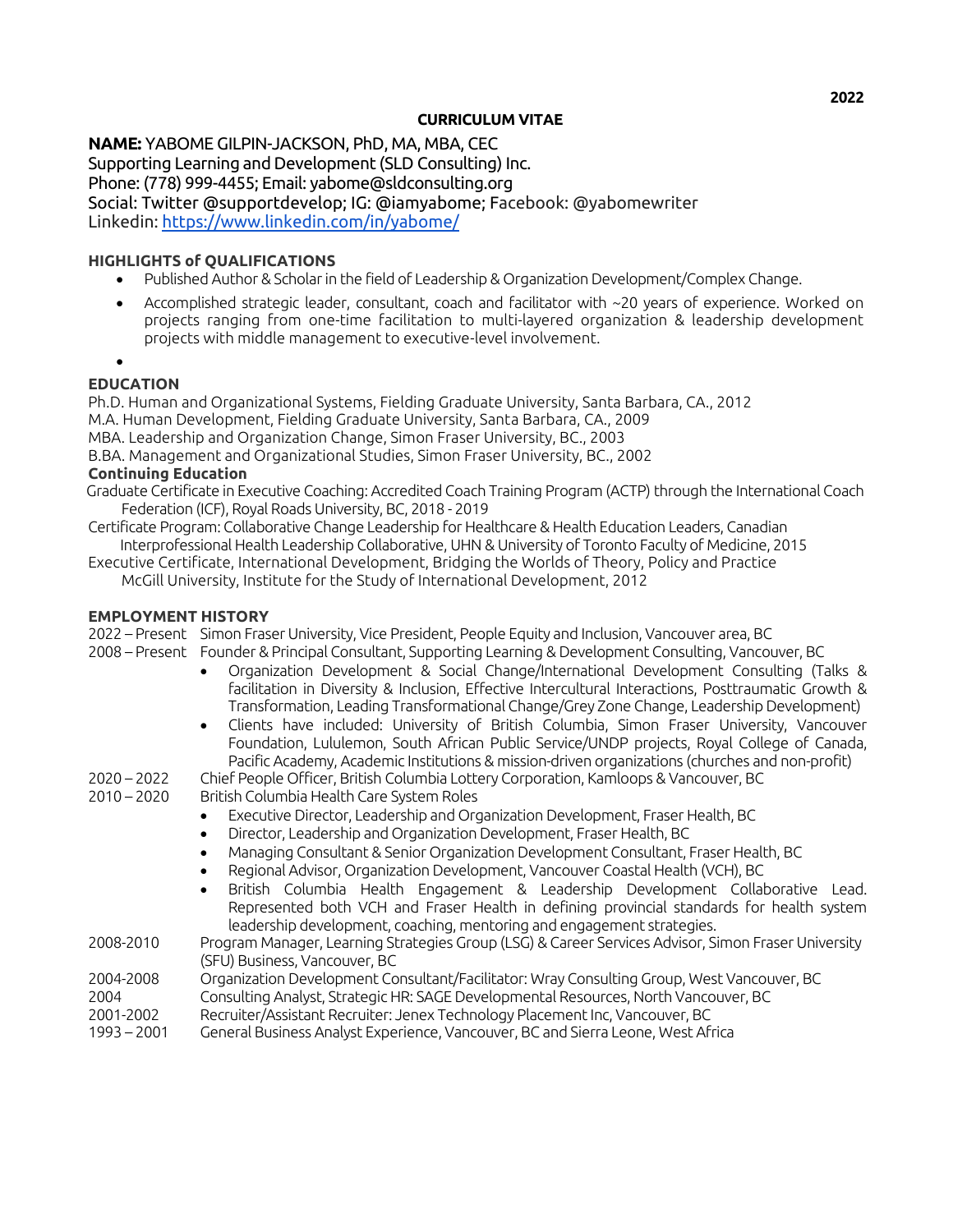## **TEACHING EXPERIENCE**

- 2013 Present Graduate/Undergraduate Sessional or Guest Faculty and Speaker in Leadership/Global Leadership/Dialogic Organization Development/Social Change: Concordia University, Princeton University, Adler University's Vancouver Campus, Leadership Institute of Seattle (LIOS), Royal Roads University.
- 2011 2022 Adjunct Faculty, Beedie School of Business, Leadership/Organization Development, SFU, BC
- 2002 2003 Teaching Assistant/Session Instructor, Business Communication & Business Ethics, SFU, BC

### **PROFESSIONAL QUALIFICATIONS, MEMBERSHIPS & CERTIFICATIONS**

- 2022 Dare to Lead Program: Developing Brave Leaders and Courageous Cultures
- 2021 Deyen Certificate: Canadian History Through the Lens of Indigenous Women (Cohort 3)
- 2021 Government of Canada, Gender-based Analysis plus training
- 2021 Community the Structure of Belonging Masterclass Participant and Facilitator with Peter Block
- 2021 Fundamentals of Structural Consulting
- 2020 San'yas Indigenous Cultural Safety Training Certificate, Provincial Health Services Authority 2019 Certified Executive Coach
- 2018 Developing the Personal/Organizational Self: Staff Apprentice with Kaleel Jamieson Group/NTL
- 2017 Certified Trainer: Where Cultures Meet, Power and Systems
- 2017 & 2020 Axelrod Conference Model Certification
- 2017 National Training Lab (NTL) –Member
- 2016 Process Consulting: The inner development of the facilitator, with Stephen Schuitevoerder
- 2015 African Academy of Management (AFAM) Member
- 2015 Deep Democracy Training The Lewis Method
- 2014 Human Systems Development Professionals Member
- 2014 Certified Clear Leadership Trainer
- 2012 Certified Human Systems Dynamics Professional
- 2011 Certified Trainer/Coach: Coaching Out of the Box & The Educator Pathway Training
- 2010 Certified Birkman Consultant, The Birkman Method
- 2010 Certified Facilitator, Strengths Deployment Inventory Assessment and Workshop
- 2010 Certified Trainer in William Bridges' Leading Organizational Transitions Programs
- 2008 Phillips ROI Methodology Certificate
- 2006 Myers Briggs Type Indicator Qualification
- 2006 The Skilled Facilitator Intensive Workshop, Roger Schwarz and Associates
- 2004-2018 Chartered Professional in Human Resources (CPHR)

## **AWARDS AND GRANTS**

- Post-Doctoral Institute for Social Innovation Fellow, Fielding Graduate University, 2020 Present
- BC Business: Women of the Year: Equity and Inclusion Champion (public nomination) runner-up, 2021
- Policy Leader Pool Program (RPL), Public Service Commission of Canada, Government of Canada, 2018 2020
- Harry Jerome Award for Excellence in the African-Canadian Community: Professional Excellence Award, 2018
- Illuminessence National Women's Award, Fem-Leader Award recipient, 2018
- Sierra Leonean Community of British Columbia, community recognition award for exemplary service, 2018
- Emerging New OD Practitioner Award, Organization Development Network, 2017
- International African Woman of the Year, Women4Africa, 2017
- Co-investigator on Social Sciences & Humanities Research Council Canada (SSHRC)-funded study on the effect of psychological resources on work engagement in partnership with University of British Columbia, 2017
- Research partner and principal investigator for Fraser Health for the Healthy & Productive Workplace Partnership initiative. One of 20 national projects awarded federal funding through Social Sciences & Humanities Research Council Canada (SSHRC) and Canadian Institutes for Health Research (CIHR), 2016
- Nominee, TD Canada Trust Distinguished Teaching Award, Simon Fraser University, 2015
- Institute for Social Innovation (ISI) Scholar for African Development research, Fielding University, 2010
- Dean's Graduation Medal, highest graduating GPA in MBA, Simon Fraser University, 2004
- Canada Graduate Scholarship–Social Sciences & Humanities Research Council Canada (SSHRC), 2003
- Graduate Fellowship, awarded in recognition as a first-class average student in the MBA program, 2003
- Human Resources Management Association of BC Scholarship, 2002
- Honor Roll: Simon Fraser University and Dean's list GPAs from 4.14-4.25, top 20 students, 2000 2003
- Simon Fraser University Open Scholarship, awarded 6 times for GPA of 3.70/ 4.0, 2000 2003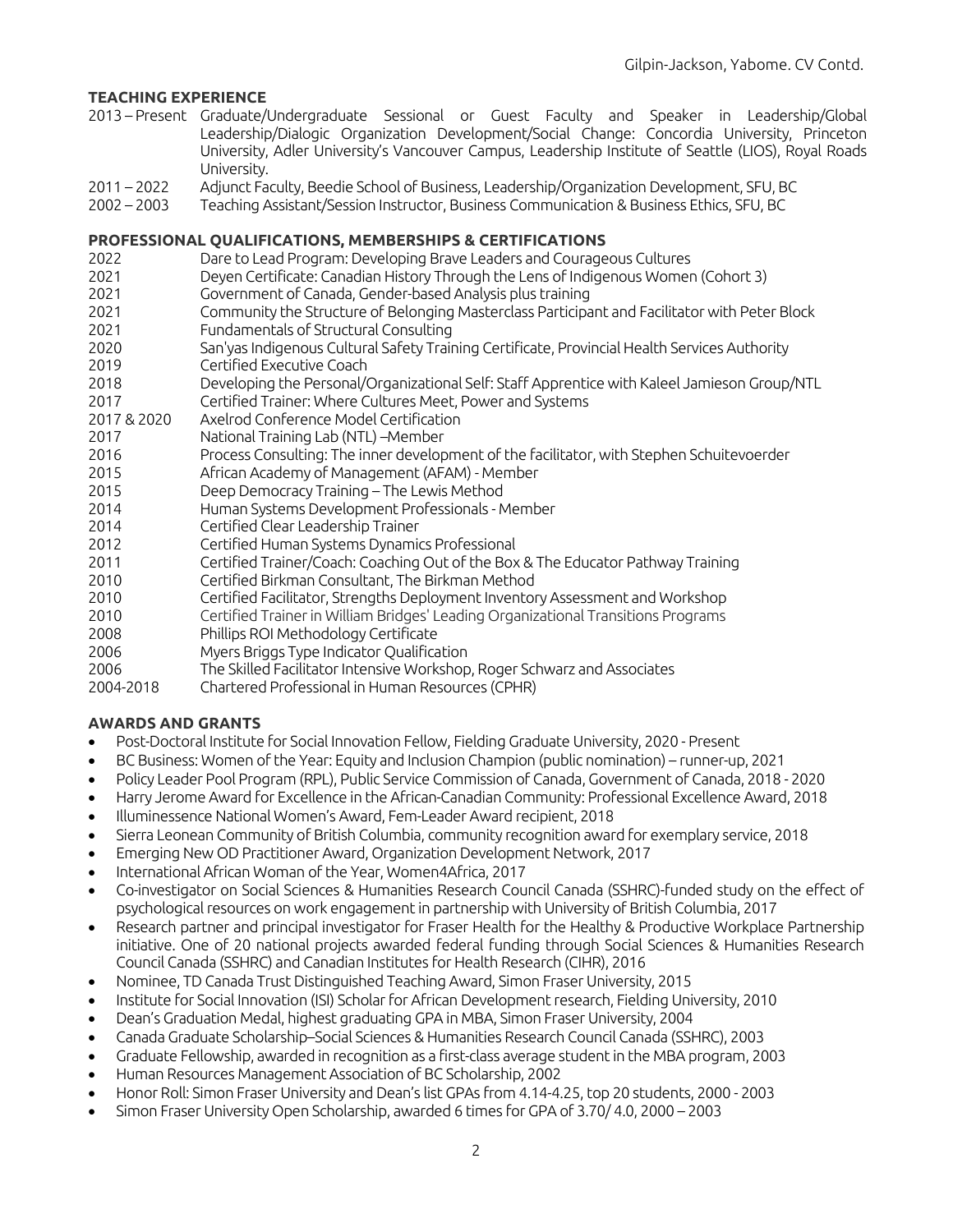#### **SELECT CONFERENCE PAPERS, WORKSHOPS & PRESENTATIONS**

- Keynote Presenter, "Inclusive Policy Making in Grey Zone Change." Policy Community Conference 2022: Policy and Inclusion from Vision to Implementation, Canada School of Public Service, Government of Canada
- Keynote Presenter, Resonance: "The power of your story in your transformative learning & leadership," Organization Leadership and Development Annual Conference 2021: Leading and Learning through OD Lenses and Sustainability
- Keynote Presenter, "Organization Development at the Intersection of Social Change, A Resonance and Narrative Story Sharing Circle." Reunion with a Purpose: 2021 MSOD Virtual Alumni Conference, Pepperdine Graziadio's MS in Organization Development (MSOD) program
- Keynote Presenter, "Resilience and Resonance: Educational Leadership in Traumatic & Transformative Times."

Abbotsford School District 2021 Annual Leadership Conference

- Keynote Presenter, Change Leadership: "Riding the Waves of Grey Zone Change," Vancouver Community College Annual Conference 2020; Actionable Annual Conference, 2020
- Presenter, "Transformation after Trauma: The Power of Resonance" at the 8<sup>th</sup> International Conference on the Socio-Economic approach to Management on Complexity, Leadership and Change in a Time of Crisis, May 22, 2020
- Presenter, "Leadership Narratives & African Futures" & Opening & Closing Plenary Facilitator: Afrocentrism Conference, Vancouver, BC. September 2019
- Opening Panelist: Transformative Learning Network Conference, New York. "Transformative Learning Stories & Wicked Questions." November 2018.
- Co-Presenter, Transformative Learning Network Conference, New York. Perspective-taking session: "International Transformative Learning Practices." November 2018.
- Co-Presenter with Gervase R. Bushe, National Training Lab, Annual Member Meeting, OD-Where to from? Dialogic OD overview and facilitated experience, July 2017.
- Presenter, Transformative Learning Network Conference, New York. "Transforming Narratives to 'Those Countries': An experiential Session" November 2018. Princeton University.
- Presenter, "Where are you from? On moving from Identity Interrogation to Relational Connection in our Global World" and "From Versus to And: Tools for Moving through Difficult Intercultural Conversations." Princeton University. March 9 and 10, 2017.
- Presenter, On African Identities. Africa Awareness Initiative Conference Week, University of British Columbia, January 2017.
- Presenter, Experiential Session. Transformative Learning Network Conference, Tacoma, Washington. "Transform-In-Action: Transforming Stuck Issues and Relationships through Resonance." October 2016.
- Presenter, Paper Session. Transformative Learning Network Conference, Tacoma, Washington. "'Where are you from?' Shifting Identity Interrogation for Interpersonal and Social Transformative Learning" October 2016.

Paper shortlisted in top 5 finalists for the Jack Mezirow Transformative Learning Award.

- Presenter, Providence Health Care, Vancouver and Organization Development Network Conference, Atlanta, Georgia. "I want Transformational Change! Now Send me a Briefing Note." April 2016 & October 2016.
- Presenter, Quality Forum & Quality Café, BC Patient Safety and Quality Council. "Growing Ideas and Taking Action to Create Shifts… in Real Time!" February & May 2016.
- Presenter & Host, Annual Dialogic Organization Development (DOD) & Academy of Management Conferences, Vancouver, BC. Transformative Learning in DOD & Opening Governance in DOD, Aug 2015.
- Presenter, World Appreciative Inquiry Conference, Johannesburg, South Africa. Dialogic Organization Development as a Practice to Co-create Flourishing Appreciative Inquiry Communities. July 2015.
- Workshop Co-Facilitator, World Appreciative Inquiry Conference, Johannesburg, South Africa. Moving from Presenting Problems to Affirmative AI Journeys that create a Prospering World. July 2015.
- Presenter, Canadian College of Health Leaders, BC Chapter Conference, Vancouver, BC. "What contributes to Manager Excellence in a Complex Healthcare System." October 2014.
- Presenter, 3rd Biennial Kwame Nkrumah International Conference, Kwantlen Polytechnic University, Richmond, BC. "African Leadership: Now and for the future," August 2014.
- Keynote Presenter, Educator Network Day Educators: Agents of Change, "Mission Possible: Transformational Learning, Leadership and Change," Vancouver Coastal Health and Fraser Health, BC., February 2014.
- Keynote Presenter, Educator Network Day Innovation: Where Education Technology Meets Education Leadership, "Courageous Educational Leadership: Beyond the Tweets, Posts and Pokes," Vancouver Coastal Health and Fraser Health, BC., March 2013.
- Workshop Co-presenter, Winter Session, Fielding Graduate University, "Field Research on Posttraumatic Growth of Survivors of Violence," & Presenter, Transformative Learning for Social Justice Forum, "Understanding the Post-War Narratives of Transformation of African Immigrants and Refugees," January, 2012.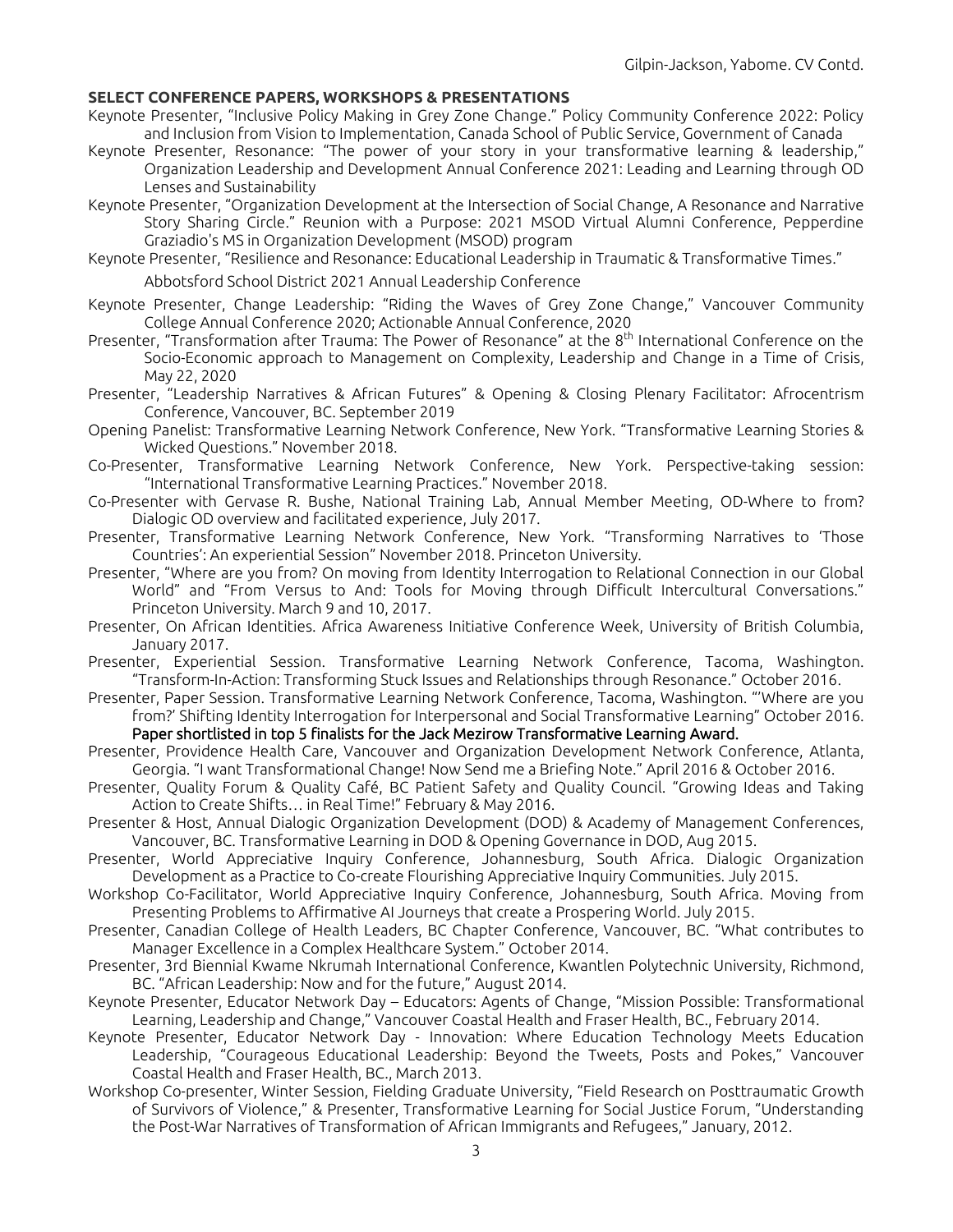Presenter, Adult Education and Research Conference, "Reflections on Education and Society by Emigration and Return: The Role of the Diaspora on Learning and Social Change in Africa," Paper published in African Diaspora preconference proceeding, June 2011.

#### **PUBLICATIONS**

Gilpin-Jackson, Y. (2022). What's Trauma Got to Do With it? Facilitating our Giant Leap through Resonant Transformation and Trauma-Informed Appreciative Inquiry. Organization Development Review, 54 (1), 20- 28.

Gilpin-Jackson, Y. (2022). Destinies: A short story collection. KDP.

- Nicolaides, A. E., Saskia, Buergelt, P., Gilpin-Jackson, Y., Welch, M., & Misawa, M. (Eds.). (2022). The Palgrave Handbook of Learning for Transformation. Palgrave Macmillan/Springer Nature.
- Gilpin-Jackson, Y. (2021). Gathering on the bridge: Co-creating our emerging equity-centered future, in J.M. Bartunek, *Social Scientists Confronting Global Crises*. Routledge.
- Bennett, J. L., & Gilpin-Jackson, Y. (2021). Editors. Justice, Equity, Diversity & Inclusion in Organization Development. Organization Development Review: Special Issue, 5(3).
- Gilpin-Jackson, Y. & Bennett, J. L. (2021). Editors. Organization Development in Times of Disruption. Organization Development Review: Special Issue, 5(2).
- Gilpin-Jackson, Y., & Axelrod, R. (2021). Collaborative Change Engagement in a Pandemic Era & Toward Disruptive Organization Development. *Organization Development Review*, 53 (2), 9 – 18.
- Smendzuik-O'Brien, J., & Gilpin-Jackson, Y. (2021). What is the definition of OD? Report on the definition of Organization Development (OD) circle of work. *Organization Development Review*, 53(1), 12-20.
- Welch, M. A., Saunders, A. A. P., Buergelt, P. T., Gilpin-Jackson, Y., Ferguson, J., & Marsick, V. J. (2020). Your story, our story: the transformative power of life narratives. *Reflective Practice*, *21*(6), 861- 876. <https://doi.org/10.1080/14623943.2020.1821633>
- Gilpin-Jackson, Y., Edjang, S., & Owusu, S. (2021). (Eds) *Collateral Benefits Perspective Paper III: Voices of African Leaders*. <https://www.collateralbenefits.africa/>
- Owusu, S., Edjang, S., & Gilpin-Jackson, Y. (2020). (Eds) *Collateral Benefits Perspective Paper II: Voices of African Womxn*. <https://www.collateralbenefits.africa/>
- Gilpin-Jackson, Y. (2020). Transformation after Trauma: The Power of Resonance. Peter Lang Publishers
- Gilpin-Jackson, Y. (2020). Living, Leading and Facilitating in Grey Zone Change*.* SLD Consulting Inc.
- Gilpin-Jackson, Y. (2020). A Resonance Framework & The Grey Zone of Practising OD. In Hodges, Julie (ed.), *Organization development: How organizations change and develop effectively.* Red Globe Press.
- Gilpin-Jackson, Y. (2019). Ancestries: A short story collection. KDP.
- Gilpin-Jackson, Y. (2019). Responses to Matt Minahan's strategic change article. *Organization Development Review, 51* (3), 17-29.
- Hollyer, T., Gilpin-Jackson Y., & Cuff, G. (2019). Centre of Excellence in Health Care Leadership Trend [Survey.](https://www.fraserhealth.ca/-/media/Project/FraserHealth/FraserHealth/Health-Professionals/Employee-Resources/Centre_of_Excellence_Trend_Survey_Report_2019.pdf) Epublished at Fraser Health.
- Owusu S., Maruziva, C., Keane M., & Gilpin-Jackson, Y. (2019). We Will Lead Africa, Vol Two: Women. Everyday African Leadership Stories, Collected and Edited by S. Owusu, C. Maruziva, M. Keane and Y. Gilpin-Jackson.
- Gilpin-Jackson, Y., Falkner, C., Min, D. & Block-Glass, J. (2019). An Innovative Approach to Engagement in a Complex Network: A Health Care Case Study. *Organization Development Review, 51*(2), 39-47.
- Gilpin-Jackson, Y. (2018). Where are you from? Building relational intelligence across identity differences. Practising Social Change: A Journal of The NTL Institute of Applied Behavioural Sciences.
- Gilpin-Jackson, Y. & Crump, M. (2018). Practicing in the grey area between dialogic and diagnostic organization development: Lessons from *Another* healthcare case study. *Organization Development Practitioner, 50*(4), 41-47.
- Gilpin-Jackson, Y. (2018). It's Time to Make Organization Development Our Client. *Organization Development Practitioner, 50* (2), 7-15.
- Falkner C., Gilpin-Jackson Y, & Min, D. (2018)[. Engagement radicals: An innovative approach to change in](https://sldconsulting.org/wp-content/uploads/2020/02/engagement-radicals-book.pdf)  [healthcare.](https://sldconsulting.org/wp-content/uploads/2020/02/engagement-radicals-book.pdf) E-published at Fraser Health.
- Skarlicki, D., Gilpin-Jackson, Y., Kay, A., Vasandani, R. Min, D. (2017). Research Report: Engagement/Psychological Health and Wellbeing study at Fraser Health.
- Gilpin-Jackson, Y. (2017). Facilitating for transformation in our times. *Organization Development Practitioner, Practicing OD 49* (4), 61-63.
- Gilpin-Jackson, Y., Owusu, S., Okonkwo, J. (2017). We Will Lead Africa, Vol ONE: Everyday African Leadership Stories, Collected and Edited by Y. Gilpin-Jackson, S. Owusu and J. Okonkwo.
- Gilpin-Jackson, Y. (2017). Identities: A short story collection. CreateSpace Publishing.
- Gilpin-Jackson, Y. (2017) "Participant experiences of transformational change in large-scale